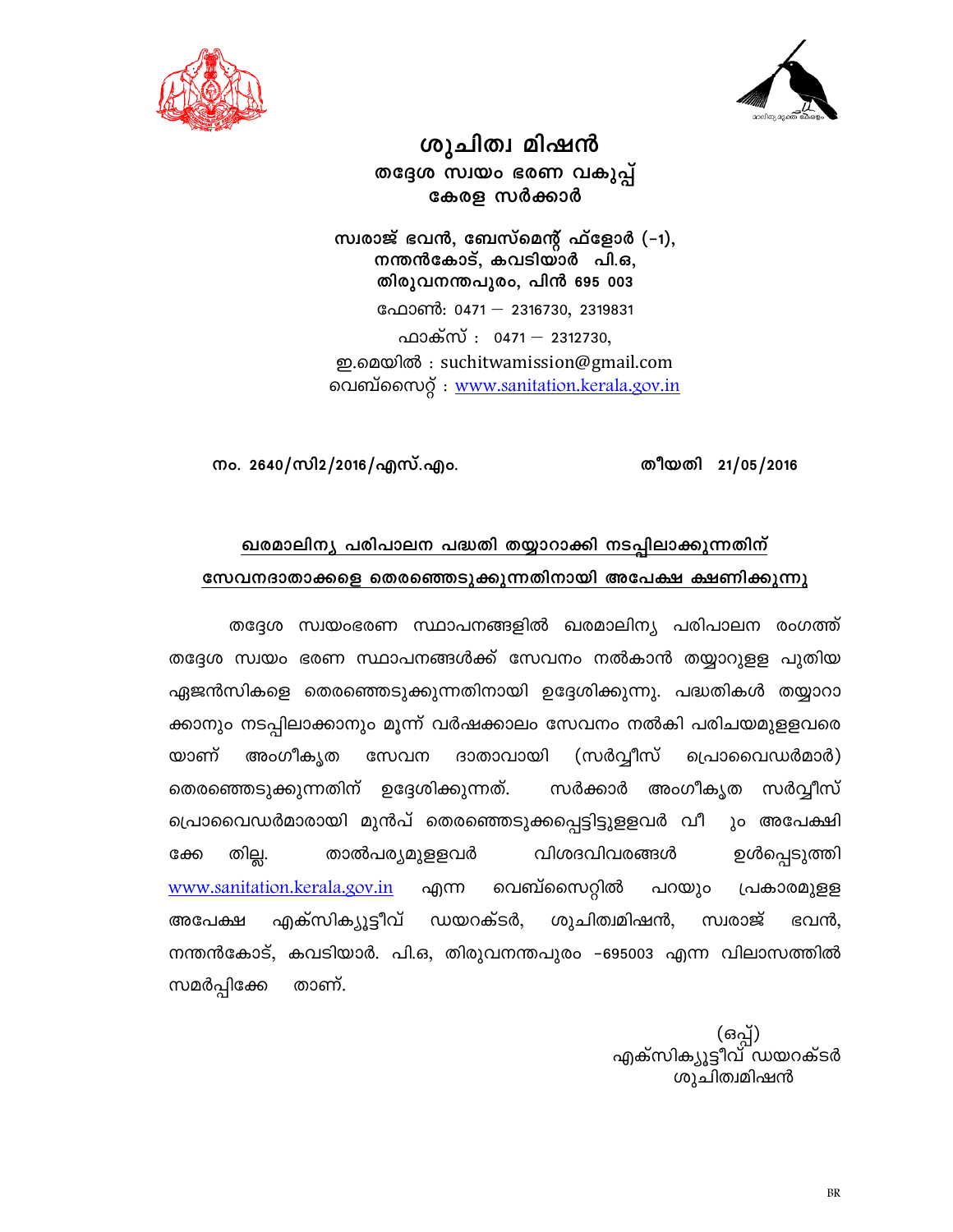

## **SUCHITWA MISSION LOCAL SELF GOVERNMENT DEPARTMENT Government of Kerala**

### **REGISTRATION FORM FOR EMPANELMENT OF NEW SERVICE PROVIDERS**

# **Section A: Basic Information** 1. Name of the Organisation: 2. Postal Address : 3. Telephone : Landline (With STD code) Fax E-mail Mobile: 4. Legal status :( ) Society ( ) Company ( ) Others (specify) 5. Registration Details : Registered on (Date) and Validity <u> 1980 - Johann Barbara, martin amerikan ba</u> By 6. Contact person : Designation : **Section B: Organisational Background**

- 7. Activities being carried out by the organisation and experience (short bulleted description)
- 8. Major Achievement/innovations (Short bulleted description only)
- 9. Previous partnership with Government/Local Self Government Institutions
- 10. Areas of Interest for partnership with Mission and LSGIs